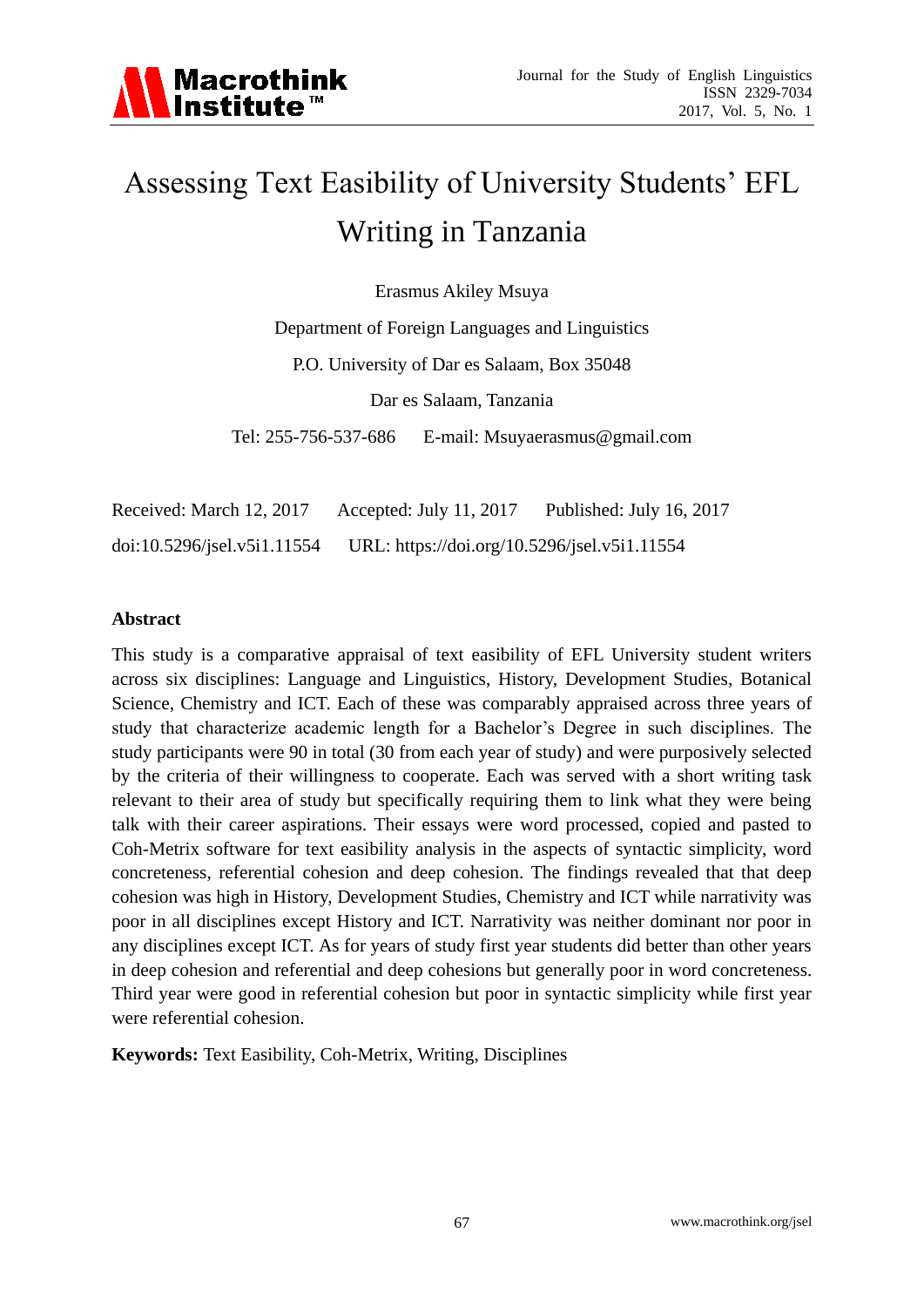

# **1. Introduction**

# *1.1 The Notion of Text Readability and Easibility*

The term readability is multifaceted in the sense that it can be applied in computer science, military science, communication studies and in linguistics. In our case (linguistics) it refers to what makes text easier to read than others (DuBay, 2004). This is unlike "legibility", which include typeface and layout. Readability is exclusively concerned with the linguistic aspects of a text. The examples of readability aspects are word count, word concreteness, syntax and cohesive devices.

Readability has been a favourite area for applied linguistics dealing with textual analysis and its implication to language education believing that predicting the difficulty level of a reading text for second language learners is important for teachers, educators, and other parties concerned to make sure the text matches the targeted reader"s proficiency. Language level relevant reading materials would promote a reader's language development. In other words, texts that are too easy would bore readers while those that are too difficult could weaken learners' motivation (Carrell, 1987). In venturing towards efficiency in studying readability comprehensively, attest Crossley et al (2007), computational linguists and communication scholars have come up with theories, formulas, and tools which have made it possible to evaluate readability computationally. Among them are Text Ease and Readability Assessor (T.E.R.A), which is a computational tool which was developed to analyse the text in multi-levels as it includes indices that more directly correspond to psycholinguistic and cognitive models of reading (Crossley et al., 2011).

DuBay (2004) affirms that there have been many attempts to predict text difficulty using what he dubbed "shallow indices" such as vocabulary and sentence length in the 1920s and that in the 1950s progress and research on the formulas were popularized by researchers such as Rudolf Flesh, George Klare, Edgar Dale and Jeanne Chall. These resulted into development of such formulas such as Flesh Reading Ease Formula, Gunning Readability Index, Fog Count, and Fry Grade Level were introduced. However, McCarthy et al. (2006) opine that these traditional readability formulas received a lot of criticism because of their shallow assumption which analyses limited features of texts, citing example of Flesh Reading Ease Formula and Flesh- Kincaid Grade Level Formula which were noted to rely mainly on word length to assess the difficulty of texts. While many comprehension models proposed that there are multidimensional levels of understanding that emerge during the comprehension process, readability formulas assume only a uni-dimensional representation (McNamara et al., 2011).

In a quest for more comprehensive tool for readability analysis, Coh-Metrix Common Core Text Ease Readability Assessor (T.E.R.A) was developed the goals of which include improving our ability to measure text difficulty (Crossley and McNamara, 2010). McNamara et al (2011) observe that the original Coh-Metrix offers more than 52 linguistic indices to the public but Coh-Metrix T.E.R.A has selected only five indices which proved to be useful in analysing lower grade texts as the indices. The five indices are narrativity, syntactic simplicity, word concreteness, referential cohesion and deep cohesion.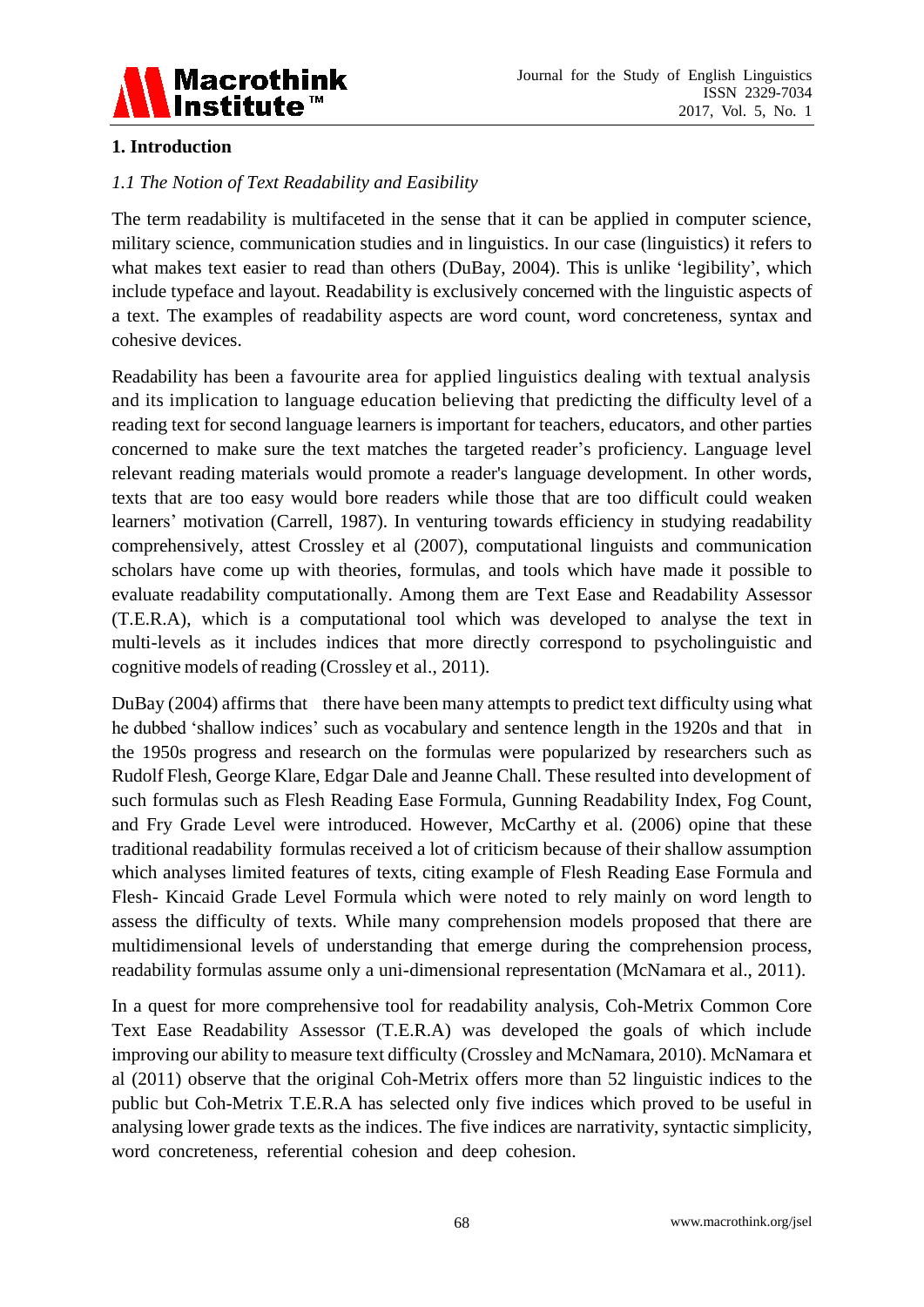

This tool is congruent with theories of discourse and text comprehension that describe comprehension at multiple levels. The six levels of comprehension that are considered in developing Coh-Metrix are words, syntax, the explicit text base, referential situation model, the discourse genre and rhetorical structure, and the pragmatic communication level (McNamara et al., 2014). However, the absence of situational settings, speakers, audience and broader contexts when a text is analysed results in few findings at the sixth level.

Among success stories attribute to this tool is its ability to analyse linguistic features and detect subtle differences in different types of texts in many studies. For example, Crossley (2006) demonstrated that Coh- Metrix can differentiate between authentic and simplified texts as accurately as human participants and this was supported by another study by Crossley, McCarthy & McNamara (2007). Additionally, Coh-Metrix was found to be able to distinguish between authentic and simplified text essays written by different levels of proficient writers (Crossley et.al., 2010 and Crossley et. al 2011), different text levels-advance, intermediate, beginner (Crossley, et al., 2011) and essays that are written by first language writers and second language writers of English (Crossley and McNamara, 2009). From all these testimonies, one can comfortably affirm that Coh-Metrix is able to analyse various types of texts.

More specifically and relevant to the current study is the fact that Coh-Metrix T.E.R.A h a s been found to offer the source of difficulty by presenting five *easibility* indices *Easability* indices as variables that promote comprehension (McNamara et al, 2014). The variables, which were the ones that were in focus in this study, are narrativity, syntactic simplicity, word concreteness, referential cohesion and deep cohesion. Using this tool, a text can have a high percentage of narrativity and syntactic simplicity but a low percentage of other three variables. The result can be a various score combination of the five variables. It can offer a complete picture of the potential challenges that may be faced by a reader as well as the potential scaffolds in the text (McNamara et al., 2011).

## *1.2 Empirical Studies*

A number of studios have been conducted in textual assessment. Quintero et al. (1998) analyzed the measures used in identifying development in L2 writing and noted three categories related to different aspects of writing development: fluency, accuracy, and grammatical and lexical complexity.

Diane-Larsen (2006) studied five Chinese English language learners over a ten month period. They met once a week and over the ten months produced four written narratives about past time events and then later orally presented the stories. The written stories were analysed for fluency, grammatical complexity, and vocabulary complexity. The results showed overall improvement over six months with regard to fluency, accuracy, and complexity of grammar and vocabulary.

As for Verspoor et al. (2008) in their case study of an advanced learner of English enrolled as an English major at the University of Groningen, The Netherlands, they examined sentence complexity using the number of finite verbs divided by the number of words per sentence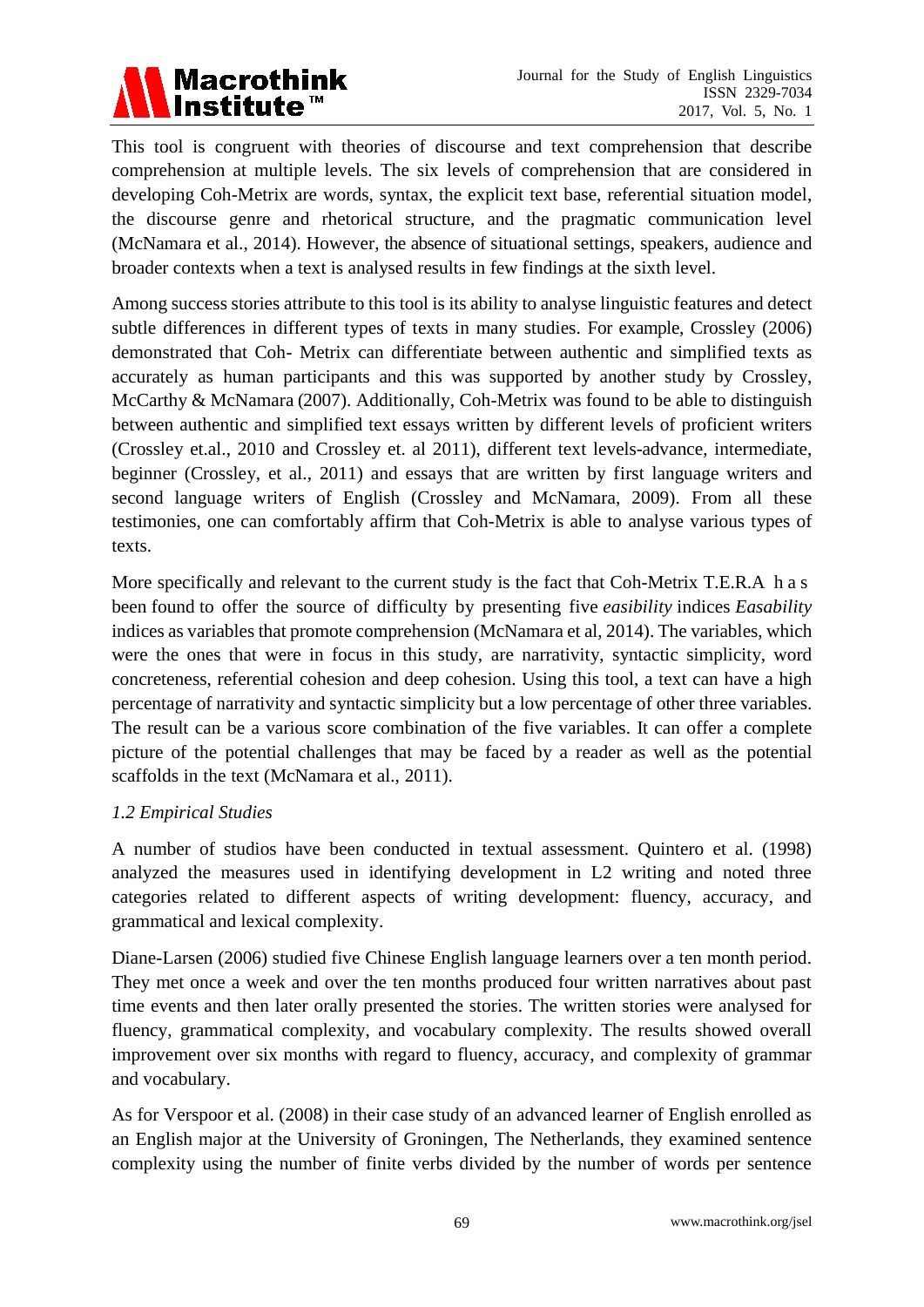

along with the length of the noun phrases, the use of academic vocabulary from *Coxhead's Academic Word List*, lexical diversity, and sentence length. They found greater variability occurred before the learner made what they referred to as developmental jump.

Baba and Nitta"s (2010) study focussed on EFL writing development in Japan using Coh-Metrix with a visual analysis of nonlinear individual development. They studied 46 students' writing on a repeated assignment over the course of one year. They noted that their students improved in lexical diversity and grammatical complexity more than other text characteristics, such as speed and coherence. Their development patterns varied greatly.

McNamara et al. (2010) study involved 120 college students' essays graded by experts. The essays were untimed and written outside of class. They used Coh-Metrix to calculate scores on 53 indices and found that only 3 indices predicted the quality of the essays: syntactic complexity, lexical diversity, and word frequency. They concluded that "...essay quality is judged largely by the sophistication of the writing rather than the ease of processing" (p. 63).

Graesser et al. (2011: 223) analysed 37 texts of paragraph length covering K1 to 12th grade levels and they found that grade levels were primarily correlated with narrativity and syntax with only small variation in referential and causal cohesion across grade levels.

Crossley and McNamara"s (2011) study was on characteristics of L2 writing across four different L1 backgrounds: Czech, Finnish, German and Spanish and compared them to L2 writing. They found significant differences in Coh-Metrix indices for hypernymy, polysemy, stem overlap and lexical diversity. Furthermore, L2 writers used more generic reference lexemes with fewer semantic senses and that there was less cohesion. They concluded that L2 writers share some characteristics regardless of their first language due to the amount and type of linguistic knowledge they have.

Lu"s (2010) evaluation of a significant number of essays (3,678) essays by Chinese college students sought to identify writing development using a computational too he developed using 14 measures of syntactic complexity. He recommended seven measures to L2 writing researchers as good candidates for developmental indices. These were: complex nominals per clause, complex nominals per T-unit, length of 4 clause, mean length of sentence, mean length of T-unit, and coordinate phrase per clause and per T-unit.

As for Green, Khalifa and Weir (2013) their study sought to identify which Coh-Metrix variables were better predictors of text difficulty. They using Coh-Metrix 2.0 and VocabProfile to run analyses of 116 reading texts used in Cambridge English to determine text characteristics changing by level. Statistical analysis revealed 15 indices on Coh-Metrix, and Academic Wordlist (AWL) and Offlist wordson VocabProfile as differentiating characteristics.

Ho (2016) investigated the effects of having Learning Assistants as a facet of instruction on the level of textual cohesion in the writing of Academic English learners in college introductory writing classes. She used Coh-Metrix tool for analysis of students' writing cohesion, focusing on the Text Easability components, including narrativity, syntactic simplicity, word concreteness, deep cohesion, referential cohesion, verb cohesion,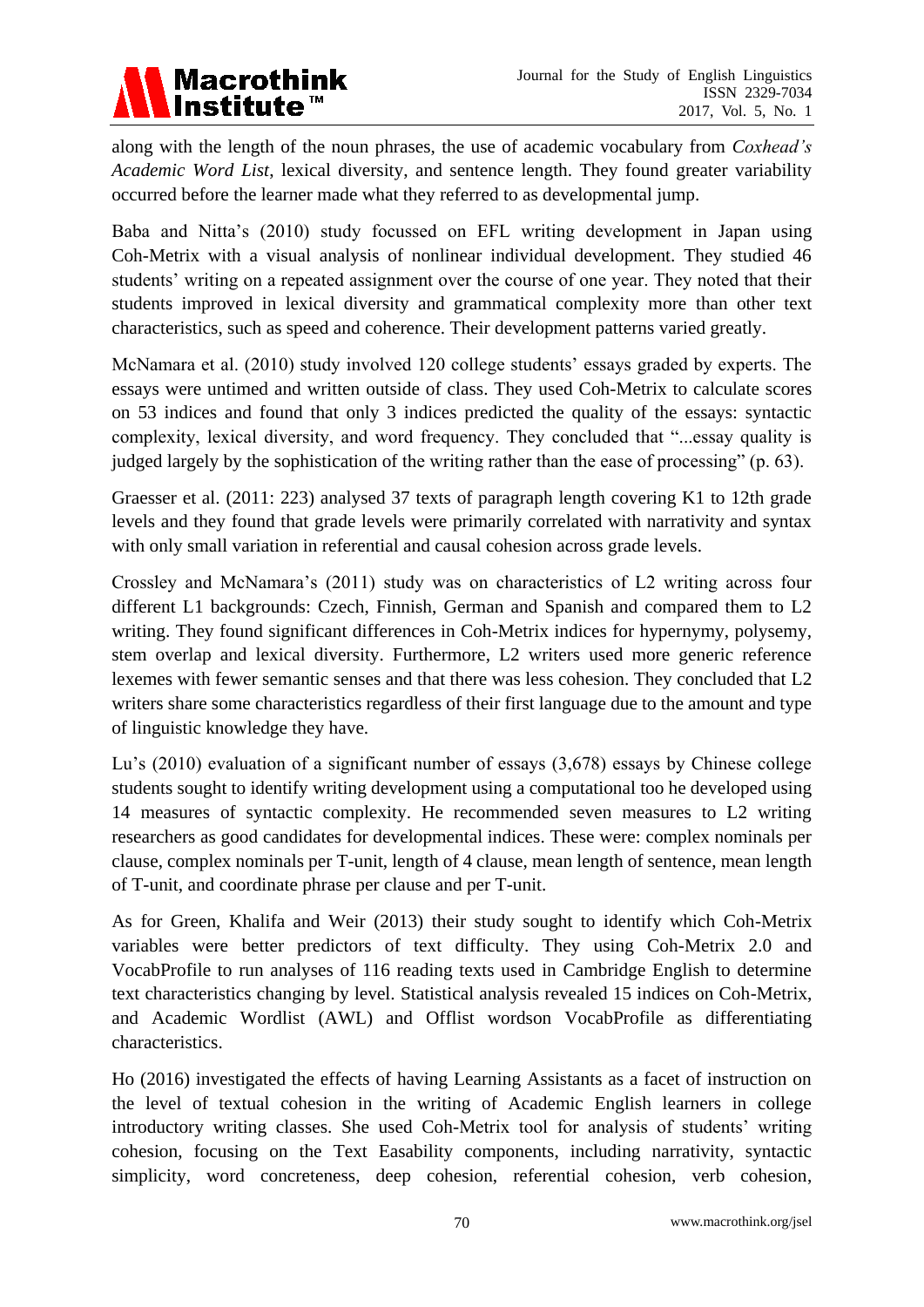

connectivity, and temporality. Her sample consisted of 74 final essays from students in four writing sections, two with Learning Assistants and two without. Results suggested that students exposed to Learning Assistants displayed a higher level of textual cohesion in their writings and their essays had more paragraphs with fewer sentences in each paragraph, when compared to those without Learning Assistants. However, both groups had low levels of word concreteness, suggesting that exposure to Learning Assistants did not improve students' concrete vocabulary.

Zhang (2016) carried out a comparative Coh-Metrix analysis of two Vocational Colleges English textbooks, *Successful English for Vocational Colleges* and *Vocational College English* aiming at providing insights on vocational college English teaching in China. He noted that with smaller numbers of sentences in simpler structure and full of more familiar content words, the texts were easier to read, while with larger numbers of words, especially complex modifying noun phrases, in greater lexical diversity, the texts were more difficult to read.

In the realm of semantics, Gui's (2010) study sought to make a comparative investigation of lexical meanings and meaning relations in L1 and L2 writings at the deep structure level via Coh-Metrix tool. She found that L2 writings used more known information to establish lexical co-referentiality while L1 writings manifested more lexical variety and sophistication.

Again in the area of lexical semantics, Törnqvist (2015) studied Swedish students' texts in 1999 and 2009 seeking to find cohesive evidence indicating a change of quality influenced by the development of the Internet. The researcher used Coh-Metrix, and the results showed that the student texts from 2009 had higher lexical diversity, suggesting a larger vocabulary, which is closely connected to text quality. The results also showed a higher use of deep cohesion in the texts from 2009, which suggest that the writers knew how to use connectives.

In the aspect of textbook readability, Ismail and Yusof (2016) investigated the readability of ten local English children story books used by Malaysian children on five aspects: narrativity, syntactic simplicity, word concreteness, referential cohesion and deep cohesion, as provided by the computational tool, Coh-Metrix Common Core Text Ease Readability Assessor (T.E.R.A). They found that the majority of the samples had high narrativity, syntactic simplicity, and word concreteness but average referential cohesion and deep cohesion. The results further revealed that there was lack of attention given to the aspect of cohesion in children story books. In the same aspect of text readability, Sarawit (n.d.) analysed the SRA Lab 3B Rose Level students' writing using Coh-Metrix indices at lexical, syntactic and semantic levels. The students were from Nareseum University International College. The study revealed the relationship between connectives and reading ease: The higher incidence of causal and logical connectives related to a higher Flesch ease score. Also, the Flesch grade level correlated with the number of modifiers before the noun phrase for which the number of words before the verb also correlated.

Kasule (2011) assessed ESL primary school readers' self-assessment of their own skills of determining text readability in Botswana, suing an online software tool and a cloze test. The results showed that the majority found the text difficult and only 18% could read the text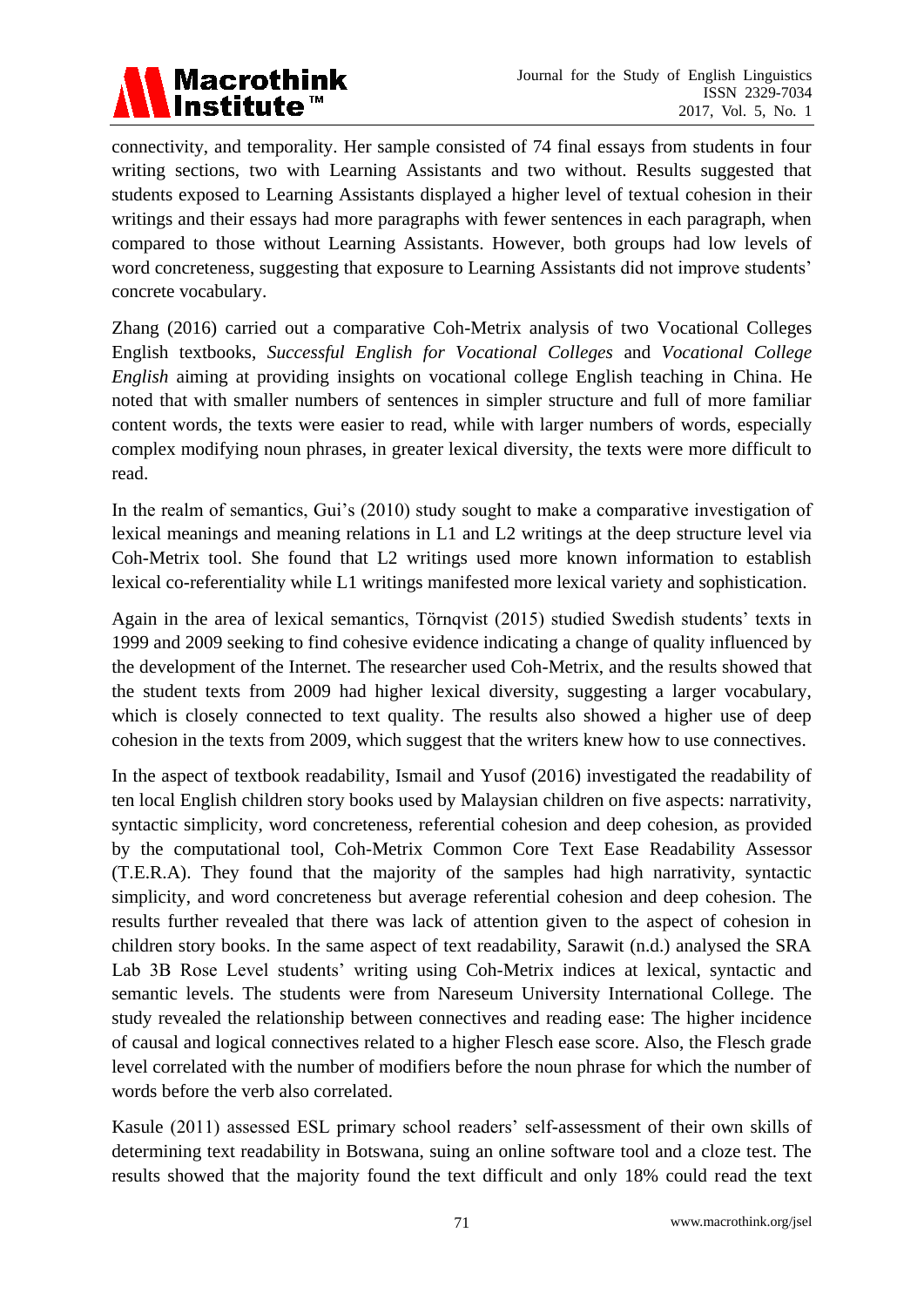

unassisted. It is concluded that the teachers" awareness of the readability issues is helpful for effective reading instructions during the critical formative years of school.

In her study seeking to establish linguistic differences between fantasy and science fiction, Ida (2015) used computational Coh-Metrix software to analyse 15 different authors, out of whom 5 were writers in both genres. The data were analysed via ANOVA, correlations, t-tests and general scrutinising of data. She found a lot of weak correlations and significant differences but a lack of patterns while comparing text and text groups. Generally, the authors who wrote both fantasy and science fiction seemed to conform more to the fantasy genre than the science fiction except for four measures-descriptive, referential cohesion, LSA and lexical density- where the authors writing in both genres seemed to conform more to science fiction than fantasy.

Going through the survey of literature reviewed, the comparability has been in the aspects effectiveness of assisting in the language learning process, the text difficulty levels and authorship of the reading materials, and in assessing development of acquisition of writing skills across time. Little if not nothing at all has been done to assess text easibility of written essays comparing different disciplines and across years of study, both at one point in time. The current study is a contribution towards such omission.

## **2. Respondents, Materials and Instrumentation**

The study made use of Coh-Metrix too to analyse essays by 90 University of Dar es Salaam undergraduate students 30 from each of the three years of study and from the 30 students 5 were from each of the six disciplines that were identified, as summarized in table 1 below:

| of<br>Year      | Language and History |    | Development    |           |           |     | Total |
|-----------------|----------------------|----|----------------|-----------|-----------|-----|-------|
| Study           | Linguistics          |    | <b>Studies</b> | Botanical | Chemistry | ICT |       |
|                 |                      |    |                | Science   |           |     |       |
| 1 <sub>st</sub> |                      |    | 5              |           |           | 5   | 30    |
| 2 <sup>nd</sup> |                      |    | 5              |           |           | 5   | 30    |
| 3 <sup>rd</sup> |                      |    |                |           |           | 5   | 30    |
| Total           | 15                   | 15 | 15             | 15        | 15        | 15  | 90    |

The students were asked to volunteer for the exercise and each was given a short writing task relevant to their area of study which specifically instructed them to link what they were being talk with their career aspirations. The essays were word processed and each was pasted into Coh- Metric linguistic analysis tool focussing on five aspects of text easibity, namely: syntactic simplicity, narrativity, word concreteness, referential cohesion, and deep cohesion. According to Graesser et al. (2011: 223), the aspects can be described as follows: The first is narrativity which measures the extent to which the text tells a story and is characterized by a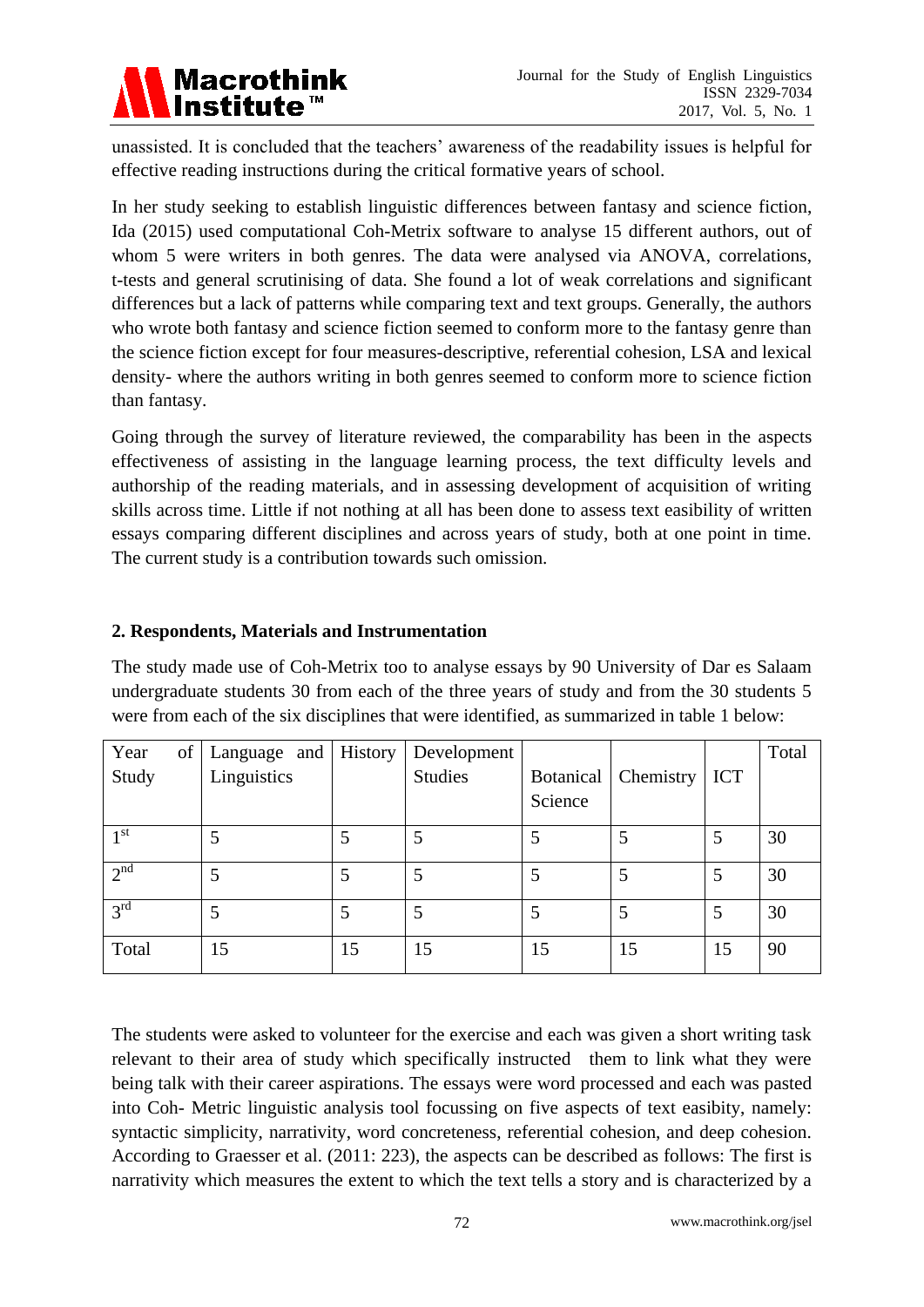

higher percentage of verbs, adverbs, and intentional actions and events than informational passages, it tends to be about familiar topics, and it employs high frequency words and simple syntax. The second factor is syntactic simplicity which is characterized by fewer words and simpler syntactic structures meaning shorter noun phrases. The third factor is word concreteness which means the content words are concrete and can more easily be visualized. The fourth factor is referential cohesion which means overlap in words and ideas in the passage. The final factor used in the computational analysis is causal cohesion which accounts for the use of causal and intentional connectives in the passage.

Having obtained results of each of the essays in percentages, means were computed per year of study combinations of respondents and the disciplines were used the thematic chunks and were therefore treated as subsections of the data presentation.

# **3. Findings**

The findings have been presented according to the six disciplines that were involved, which were Language and Linguistics, History, Development Studies, Botanical Science, Chemistry and ICT.

#### *3.1 Language and Linguistics*

The language and linguistics essays produced the following outputs as summarized in figure 1 below.



Figure 1. Comparative Text- easebility in the Area of Language and Linguistics

In the area of language and linguistics, referential cohesion was observed more notably in the essays by  $1<sup>st</sup>$  year students, followed by third year students, while the least in this aspect was second year students. As for word concreteness, first year student respondents also took the lead with a mean score of 57, followed by  $3<sup>rd</sup>$  year students (58 mean score) and lastly second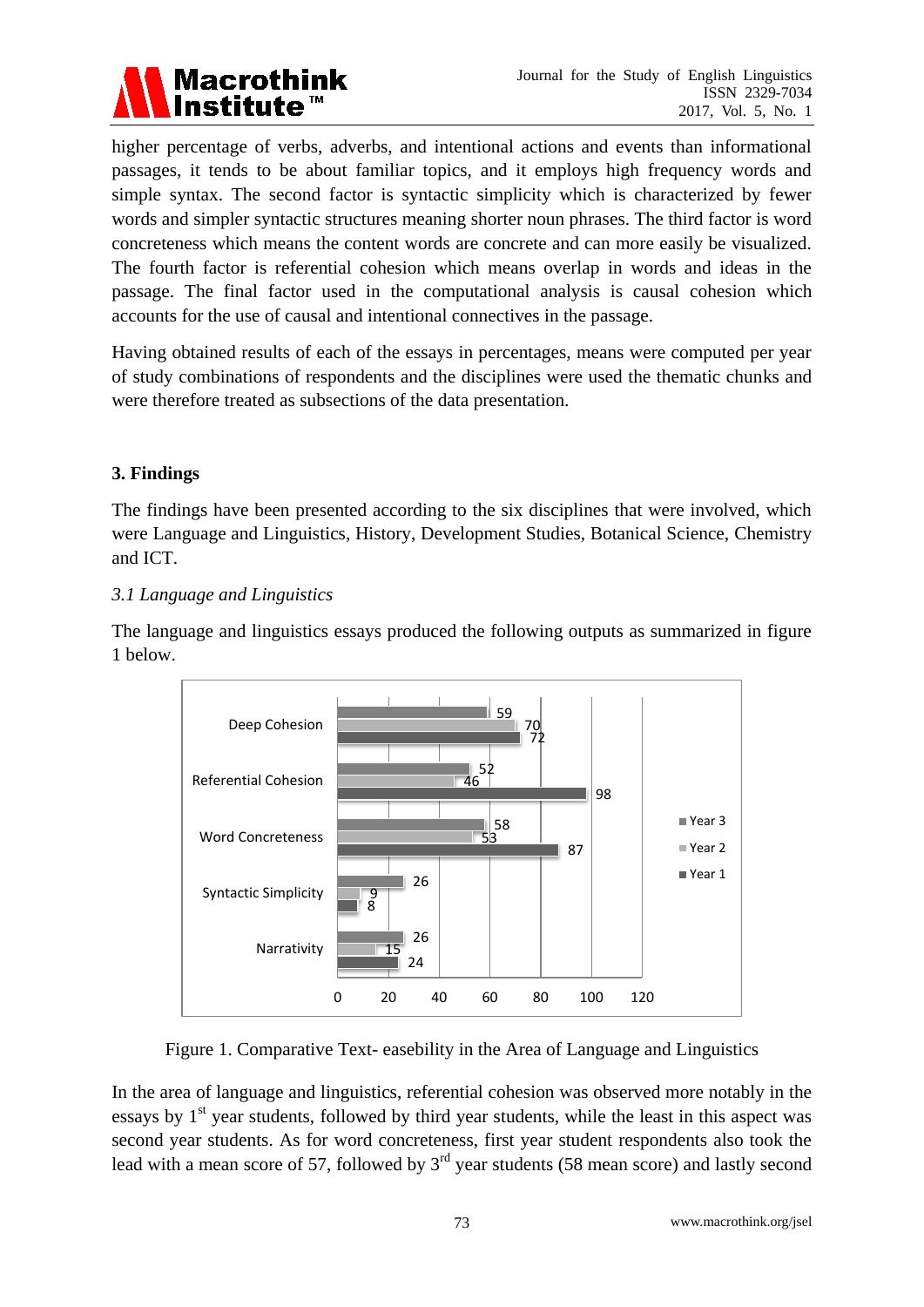

year (53 mean score). Third rank was deep cohesion where  $1<sup>st</sup>$  years and  $2<sup>nd</sup>$  years had a marginal difference of 2 scores by having 72 and 70 mean scores, respectively. Third year were not as good in their essays in this area as their counterparts since their mean score was slightly above half (59). Syntactic simplicity and narrativity featured rather lowly. In these two aspects, third year students had mean scores of 26 each. In the narrativity aspect the first and second year student essays were comparably far better than in the aspect of syntactic simplicity by having mean scores of and 26 and 24, respectively.

So, in general, language and linguistics essays were good in the easerbility aspects of deep cohesion and concreteness but poor in narrativity and syntactic simplicity.

# *3.2 History*

History was another discipline in Humanities that was included in the study. The findings on history students' essays are as presented in figure 2 below.



Figure 2. Comparative Text-easebility Across Years of Study of History Essays

In History, essays by third year students had highest mean of 98 in deep cohesion followed by second year with a mean score of 74 while first year"s mean score was only a half in the referential cohesion aspect. Referential cohesion was thus comparably the best with mean score of 76 while first and third year essays were 51 and 50, respectively. In these two aspects, the duration of exposure to academic writing have positive contribution to quality of essays in text easerbility. Narrativity was notably high in the essays by second year students but poorest in essays by first year students. Conversely, essays by first year students were better in syntactic simplicity followed by essays by second year students. Third year essays students were the poorest in syntactic simplicity. The aspect that was the poorest for all groups was word concreteness the extreme case being second year essays with mean score of only 4.

Deep cohesion, as viewed by Graesser et al. (2011) has its basis in exploration of the extent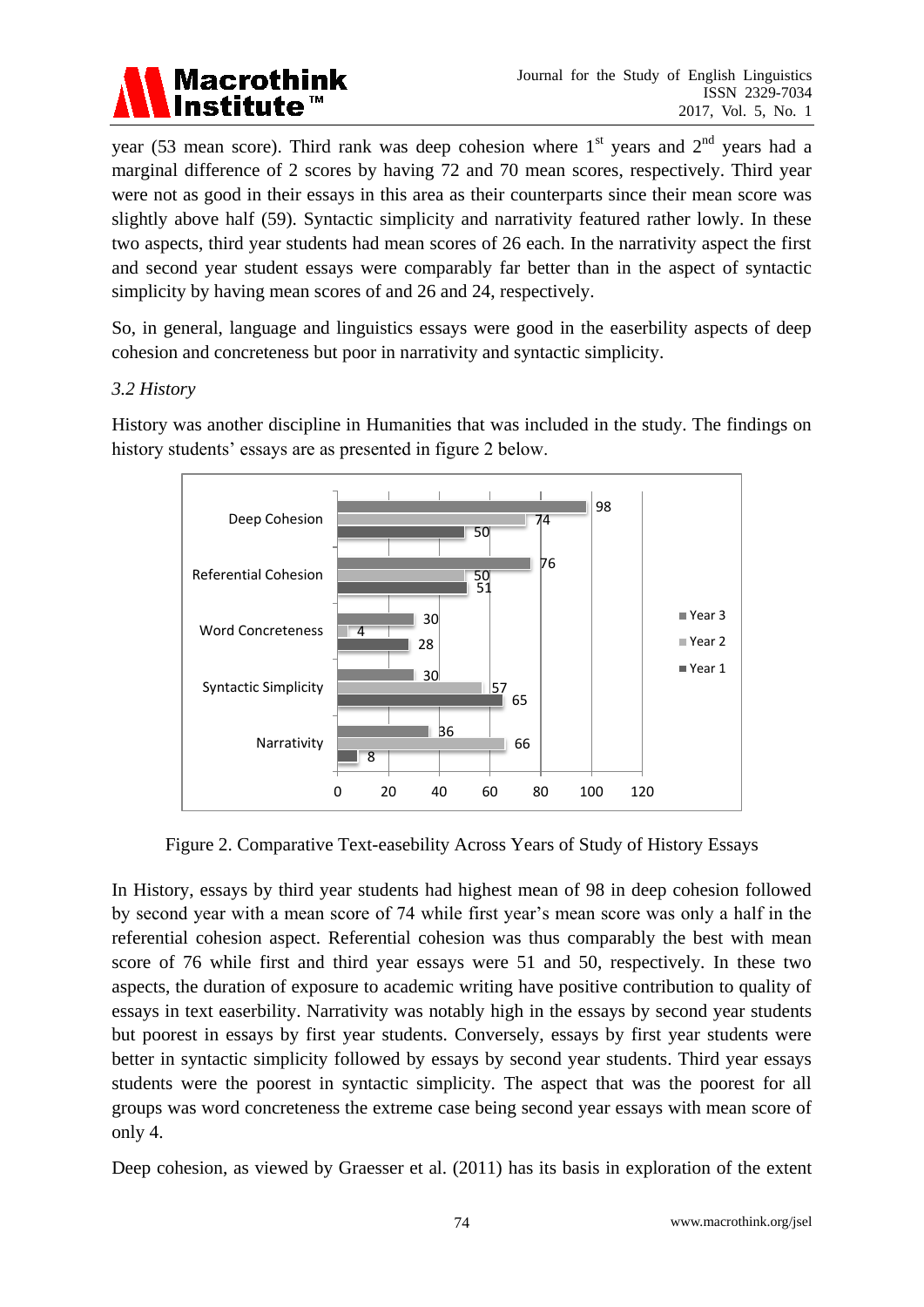

to which ideas in the text are connected with casual, intentional or temporal connectives.

#### *3.3 Development Studies*

This is discipline which, though biased towards Social sciences has aspects inter-disciplinarity in it. In the case of university of Dar es salaam, it is a course with university-wide student membership. However, the respondents for this study were drawn from among those who belong to courses related to humanities the results of which are as summarized in figure 3 below.



Figure 3. Comparative Text- easerbility in Development Studies

As shows in figure 3 above, essays by development studies dominated in referential cohesion notably in first year group who had up to 99% while year two and three had above two thirds each (62% and 69%, respectively). Second year students essays were equally very high in deep cohesion (99%) but other years of study did not do very well in this aspect since neither group reached 50% in deep cohesion.

Syntactic simplicity and narrativity did not feature prominently in all years of studies except for first year (in the aspect syntactic simplicity, which was half (50%). The rest were 37% 37 and below. Of the extreme here were third year essays the mean score of which was the lowest (05%). This means that the essays by third year students were syntactically too complex to fall into "good books" of good academic writing.

Another observation is that essays by development studies students – irrespective of the year of study they were in were far short of ideals of narrativity characterizing good coherence in academic writing.

## *3.4 Botanical Science*

Botanical science is a discipline that falls within natural or 'hard sciences' and its writing has unique features and has conventions called scientific writing. The Chemistry students were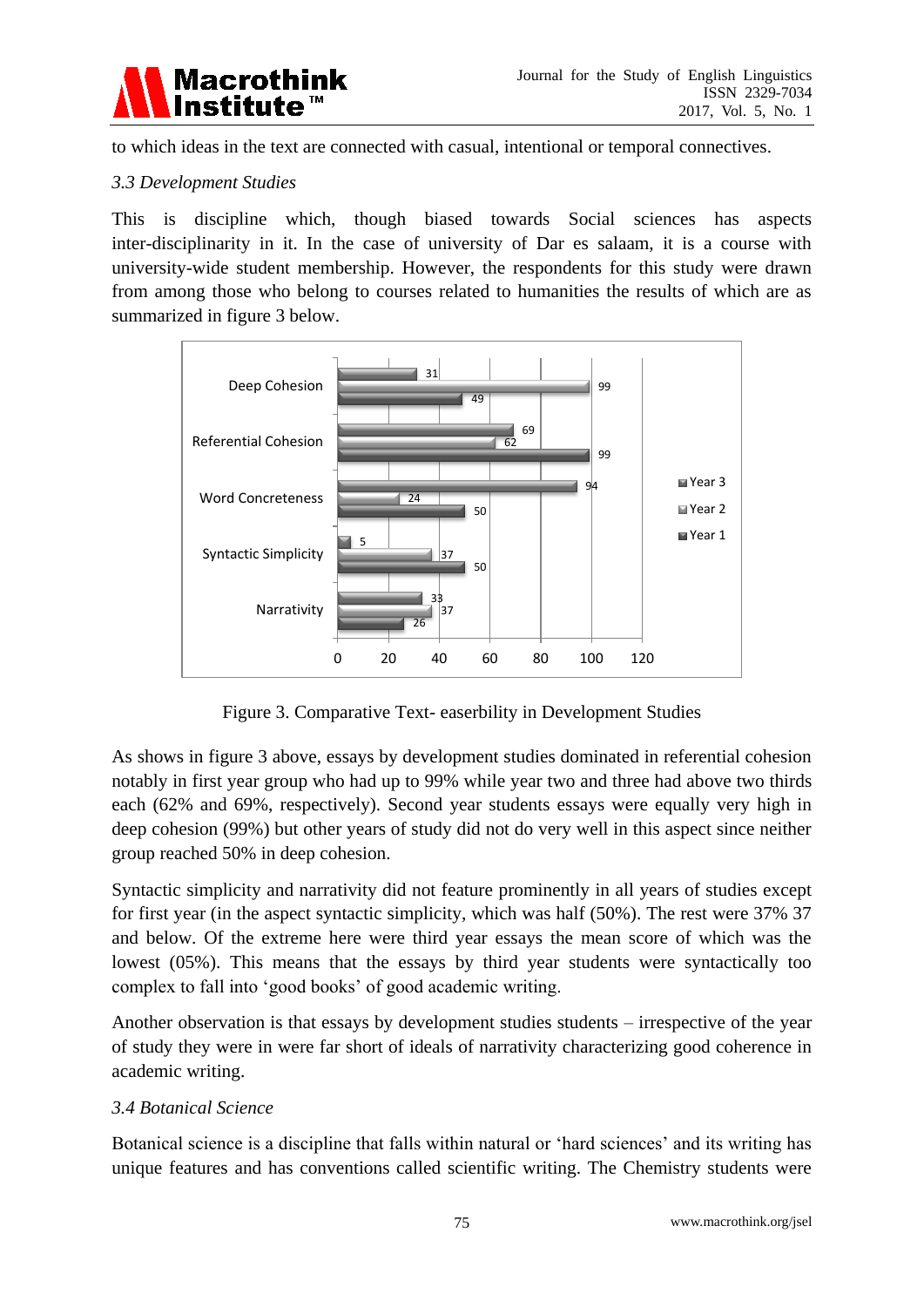

involved in this study to see whether those conventions may have marked differences with Humanities and Social Sciences and the analytical output of their essays in text easibility is as summarized in figure 4 below.



Figure 4. Comparative Text-easibility of Essays by Botanical Science Students

Overall impression one gets from the data in text easibility of the essays by Botanical Science students is that their writing not have any significant peculiarities in any of the aspects since none went beyond 54%. Deep cohesion was in the essays by second year students was comparably better by being above 50% even though their colleagues in the first and third years only scored 21% each. As for referential cohesion third year essays were relatively better with 51% first and, while the quality of second and third year students was found to be highly wanting in referential cohesion since they had only 295 and 32%, respectively. Ranking third is word concreteness with third year students taking the lead with 49% while second and third year essays were half way to third year by both having less than 25%. Word concreteness is a feature highly expected of 'hard sciences' since their description and labels for their references are supposedly highly precise and characterized with heavy borrowing from classical Greek or Latin. Yet these novice EFL science essayists did not make that aspect feature prominently as it should.

The remaining two – syntactic simplicity and narrativity were far less shiny: Their performances ranged between 28% and 10%.

## *3.5 Chemistry*

This is yet another discipline that belongs to hard sciences and its register uniqueness is ideally similar to that of botanical sciences. The resultant data from Coh-Metric analysis and the computation of means are illustrated in figure 5 below.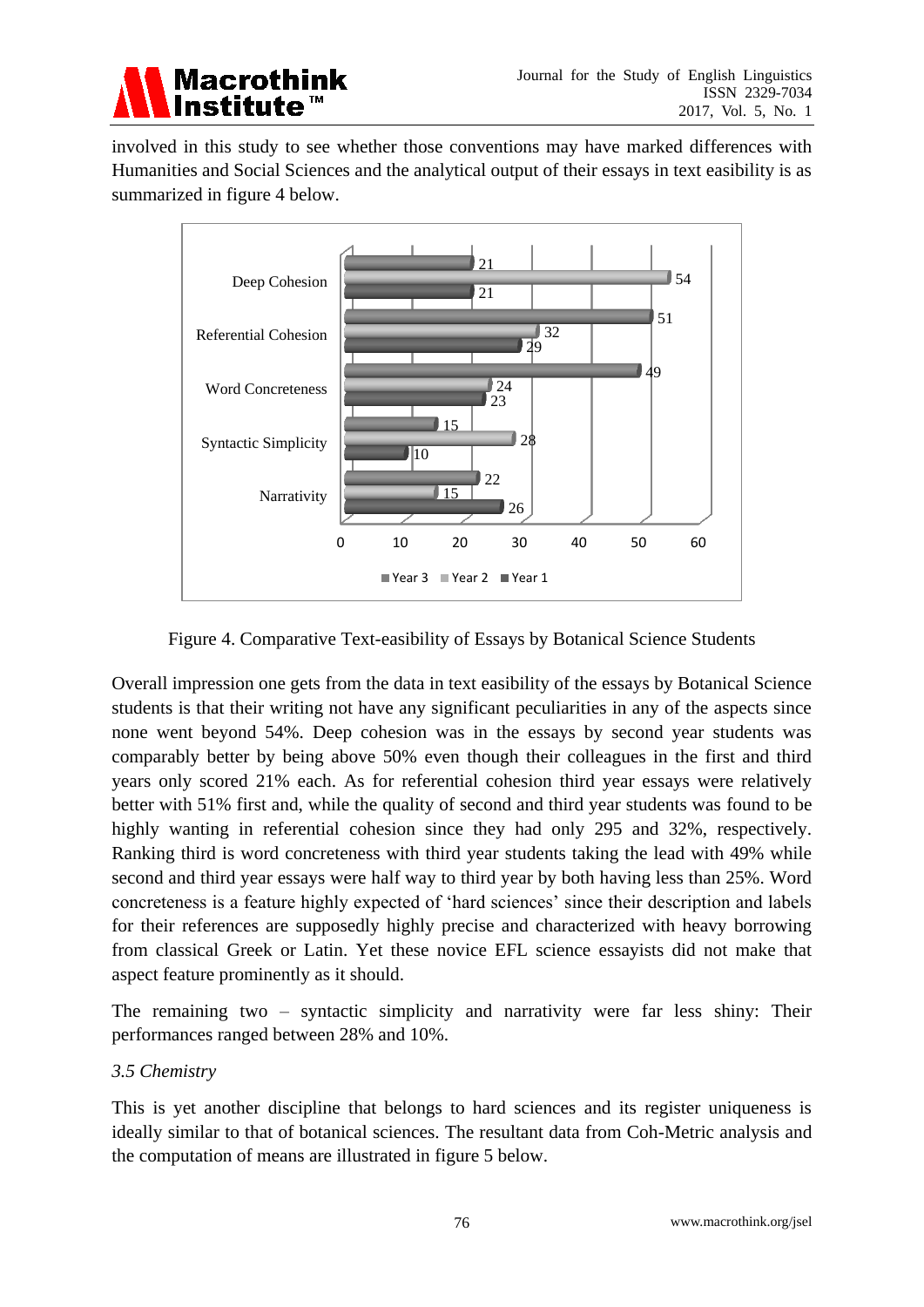



Figure 5. Comparative Text-easerbility of Essays by Chemistry Students

In chemistry the qualities that were observed better than the rest are deep cohesion and word concreteness whereby the highest score for both was 65% and both by second year students. The lowly performed in these two aspects were essays by first years that had 9% and 19% in deep cohesion and word concreteness, respectively.

The rest of the aspects were not well adhered to with referential cohesion with 31% as the highest score by third year students and 9% as the lowest by first year students. Syntactic simplicity had third year student 26% as its highest score and first year's 7% as its lowest while in narrativity third year's 29% was the highest and first year's 10% the lowest. In all three no-so-well-performed aspects, the similar pattern is third year out performing others and first year dragging the fail. This concurs with researches by applied linguists in interlaguage that the longer one is exposed to language (through writing in our context) the more likely their improved language proficiency.

# *3.6 ICT*

This was the last discipline whose students, though belong to computer sciences, their knowledge is both applied and interdisciplinary in nature, the response of whose students" essays are summarized in figure 6 below.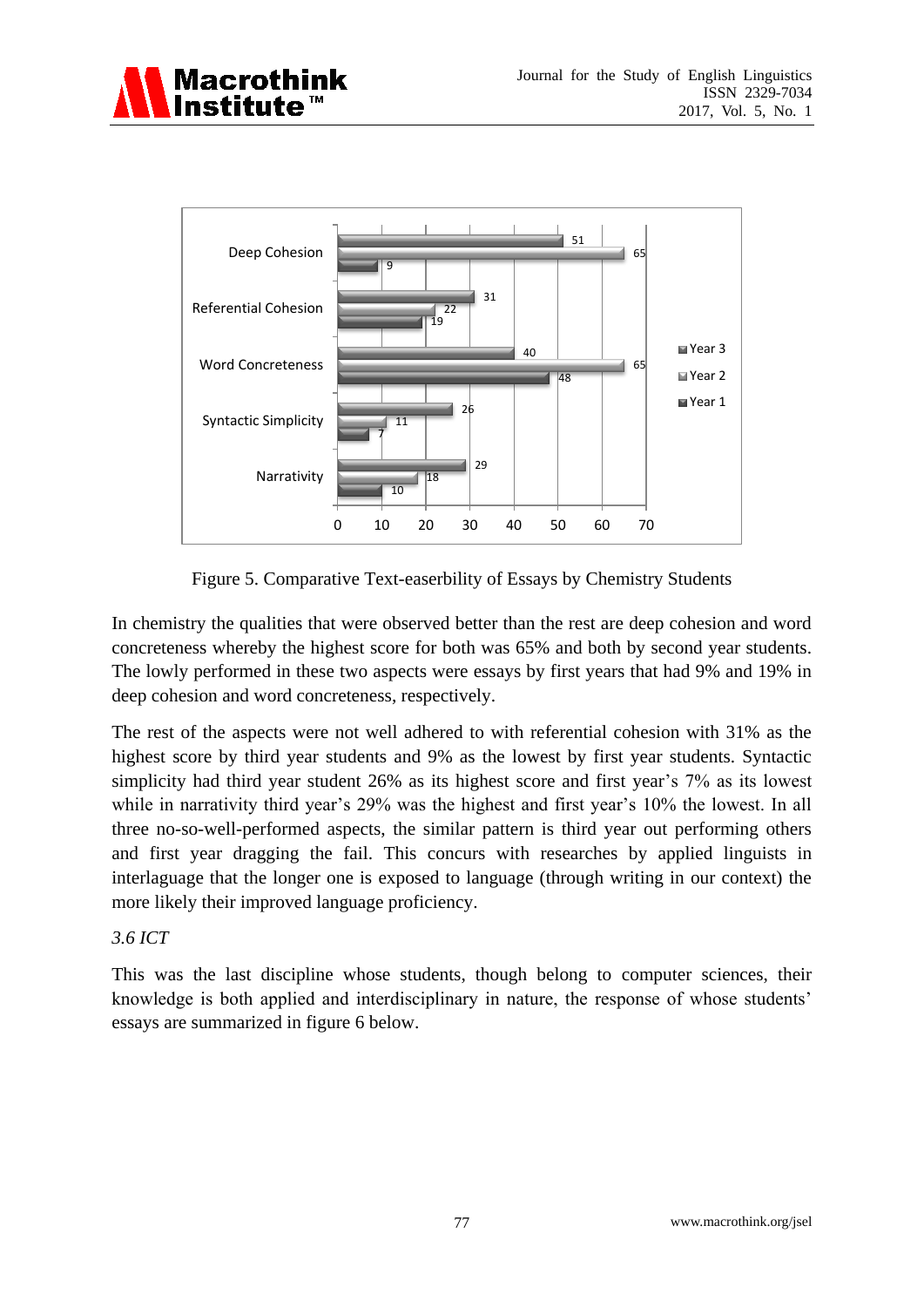



Figure 6.Comparative Text Easibility in Essays by ICT students

In ICT, the qualities of text disciplines had their dominance in referential cohesion and deep cohesion. In both cases, first year"s essays excelled over other years of study with 78% for the former and 80% for the latter. Second year ranked second for both cases and third year students' essays were comparably the poorest.

Narrativity and syntactic simplicity were qualities in which ICT essays were the poorest with first years doing comparably better than other years of study followed by second year. So there is reverse of performance in the years of study between the highly performed aspects or qualities and the poorly performed ones.

# **4. Conclusion**

In general, the findings have revealed that deep cohesion was high in History, Development Studies, Chemistry and ICT, but was low in Botanical Science; and was thus the most dominant of all. Ranking second is Referential cohesion which was high in Language and Linguistics, and in Development Studies. Word concreteness was high only in Chemistry and poor in History. Conversely, narrativity was poor in all disciplines except History and ICT while narrativity was neither dominant nor poor in any disciplines except ICT.

As for years of study first year students did better than other years in deep cohesion and referential and deep cohesions but generally poor in word concreteness. Third year were good in referential cohesion but poor in syntactic simplicity while first year were referential cohesion. None was good in word concreteness and narrativity.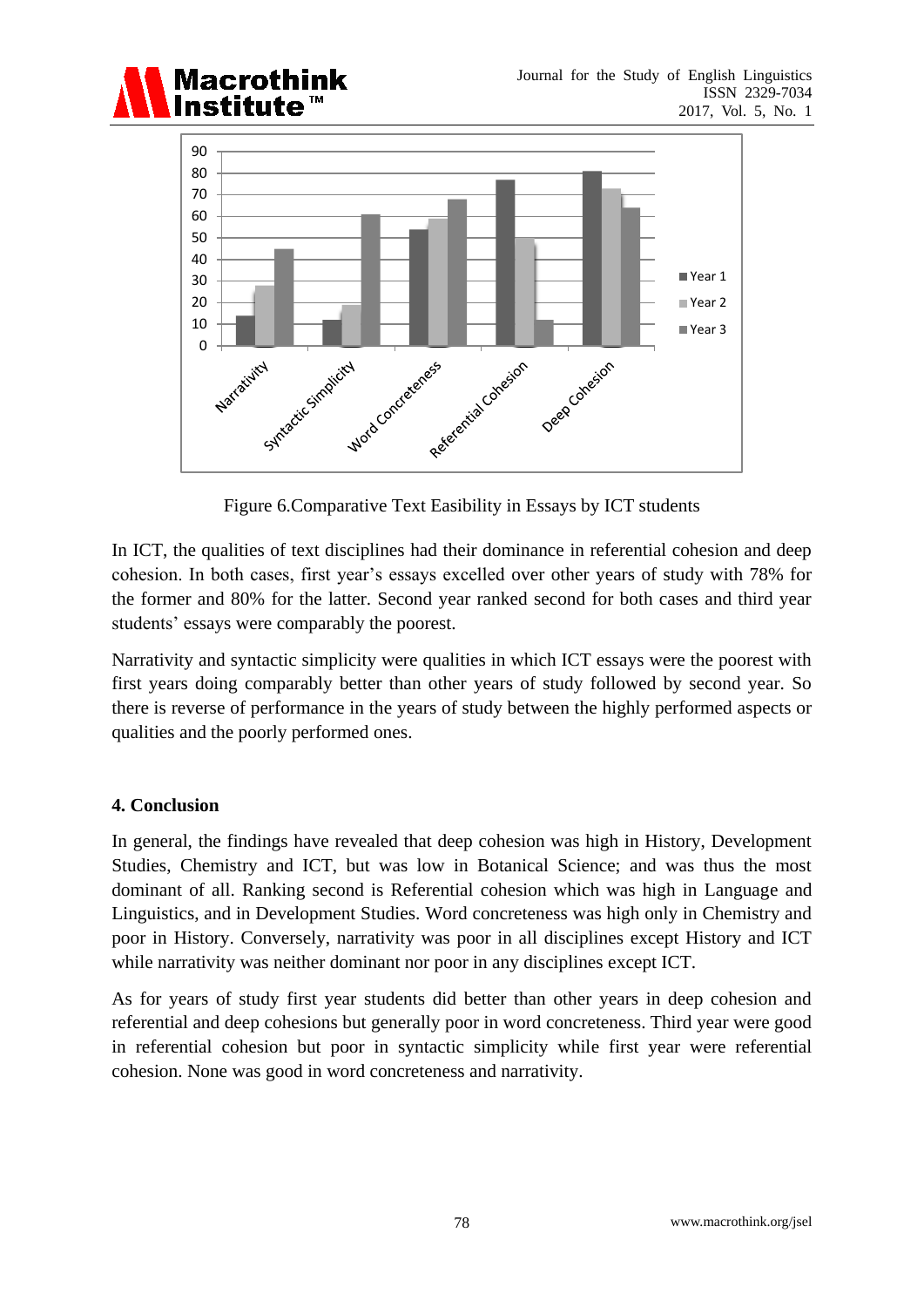

## **References**

Baba, K., & Nitta, R. (2010). Dynamic Effect of Task Type Practice on the Japanese EFL University Student"s Writing: Text analysis with Coh-Metrix, Proceeding of the Twenty - Third Florida International Research Society Conference (FLAIRS 2010). Retrieved as a PDF file from the Internet, pp. 217-222.

Carrell, P. L. (1987). Readability in ESL. *Reading in a Foreign Language*, *4*(1), 21–40.

Crossley, S. A., & McNamara, D. S. (2011). Understanding Expert Ratings of Essay Quality: Coh-Metrix Analyses of First and Second Language Writing, *International Journal of Continuing Engineering Education and Life Long Learning*, *21*(3), 171-191.

Crossley, S. A., & McNamara, D. S. (2009). Computational Assessment of Lexical Differences in L1 and L2 Writing. *Journal of Second Language Writing*, *18*, 119-135.

Crossley, S. A. (2006). A Computational Approach to Assessing Second Language Reading Texts (Doctoral Dissertation, The University of Memphis, United States). Retrieved from http://sunzi.lib.hku.hk/ER/detail/hkul/3851310 on 2nd March, 2017

Crossley, S. A., Louwerse, M. M., McCarthy, P. M., & Mc Namara, D. S. (2007). A Linguistic Analysis of Simplified and Authentic Texts. *The Modern Language Journal*, *91*(1), 15-30.

Crossley, S. A., & McNamara, D. S. (2010). Cohesion, Coherence, and Expert Evaluations of Writing Proficiency. In Catrambone, R., & Ohlsson, S. (Eds.), *Proceedings of the 32nd Annual Conference of the Cognitive Science Society*, pp. 984–989. Austin, TX: Cognitive Science Society.

DuBay, W. (2004). The Principles of Readability. Retrieved from http://www.impact-information.com/impactinfo/readability02.pdf

Graesser, A., Daniele, C., McNamara, S., & Kullikowich, J. M. (2011). Coh-Metrix: Providing Multilevel Analyses of Text Characteristics, *Educational Researcher*, *40*(5), 223-234.

Green, A., Khalifia, H., & Weir, C. (2013). Examining Textual Features of Reading Texts. *Cambridge English Language Assessment Research Notes*, *52,* 24-39.

Gui, L. (2010). A Contrastive Study of Lexical Proficiency between L1 and L2 Compositions via Computerized Assessment. *Foreign Language Teaching and Research*, *42*(6), 445-450.

Ho, P. (2016). Using Coh-Metrix to Analyze Writing Cohesion in Introductory Courses with and without Learning Assistants. Symposium: Fostering Literacy and Learning with Text and Data Mining, Sponsored by UCI Data Science Initiative, UCI School of Education, UCI School of Information and Computer Sciences May 6, 2016.

Ida, W. (2015). Linguistic Differences between Fantasy and Science Fiction: A Coh-Metrx Analysis. Master"s English Independent Thesis.

Ismail, A., & Yusof, N. (2016). Readability of ESL Picture Books in Malaysia. *Journal of*